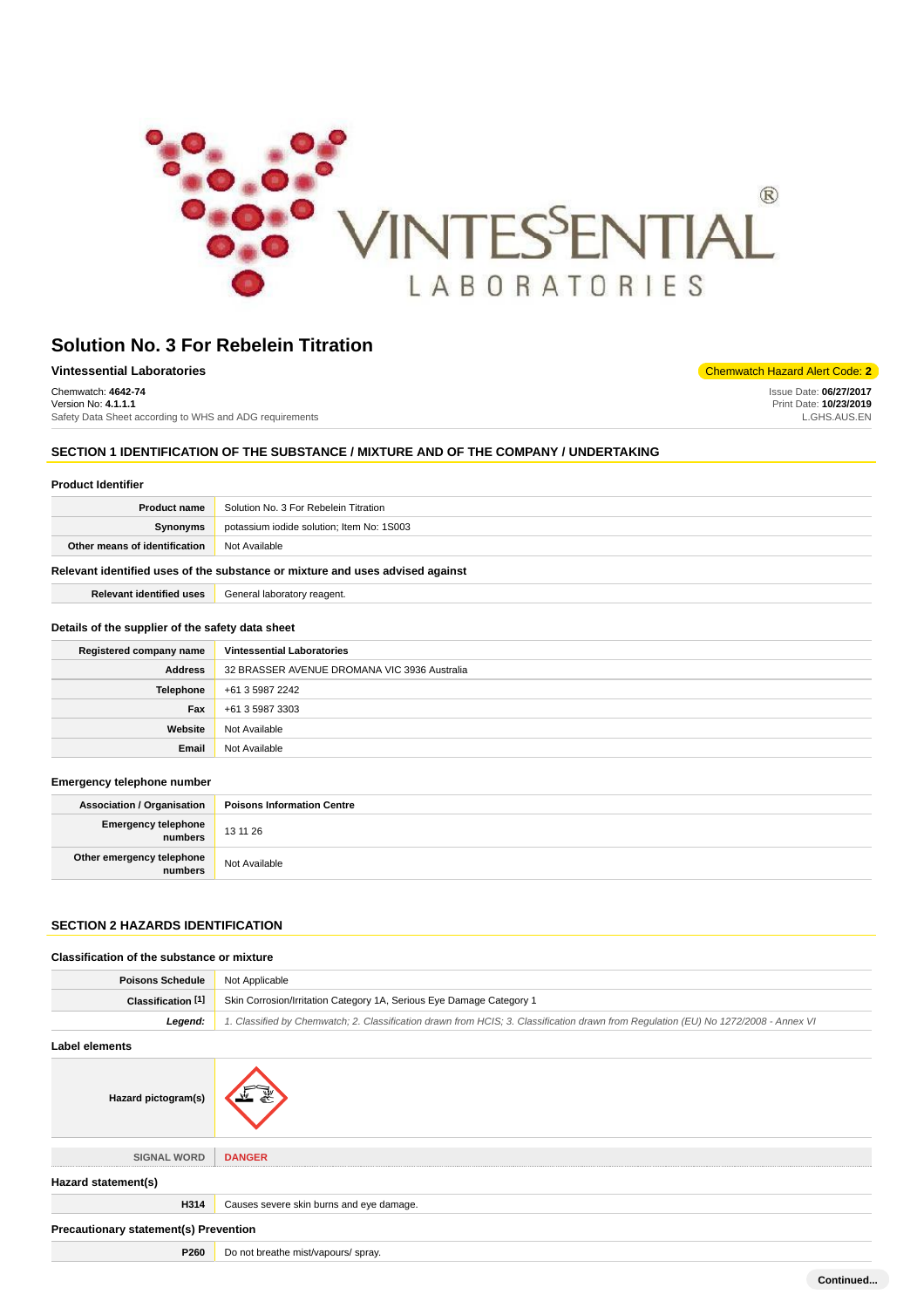**P280** Wear protective gloves/protective clothing/eye protection/face protection.

### **Precautionary statement(s) Response**

| IF SWALLOWED: Rinse mouth. Do NOT induce vomiting.                                                                               |
|----------------------------------------------------------------------------------------------------------------------------------|
| IF ON SKIN (or hair): Remove/Take off immediately all contaminated clothing. Rinse skin with water/shower.                       |
| IF IN EYES: Rinse cautiously with water for several minutes. Remove contact lenses, if present and easy to do. Continue rinsing. |
| Immediately call a POISON CENTER or doctor/physician.                                                                            |
| Specific treatment (see advice on this label).                                                                                   |
| Wash contaminated clothing before reuse.                                                                                         |
| IF INHALED: Remove victim to fresh air and keep at rest in a position comfortable for breathing.                                 |
|                                                                                                                                  |

### **Precautionary statement(s) Storage**

**P405** Store locked up.

### **Precautionary statement(s) Disposal**

**P501** Dispose of contents/container to authorised hazardous or special waste collection point in accordance with any local regulation.

### **SECTION 3 COMPOSITION / INFORMATION ON INGREDIENTS**

### **Substances**

See section below for composition of Mixtures

# **Mixtures**

| <b>CAS No</b> | %[weight] | <b>Name</b>             |
|---------------|-----------|-------------------------|
| 1310-73-2     | $0 - 1$   | sodium hydroxide        |
| Not Available | $30 - 40$ | ingredient nonhazardous |
| 7732-18-5     | $30 - 70$ | water                   |

# **SECTION 4 FIRST AID MEASURES**

#### **Description of first aid measures**

| <b>Eye Contact</b>  | If this product comes in contact with the eyes:<br>▶ Wash out immediately with fresh running water.<br>Ensure complete irrigation of the eye by keeping eyelids apart and away from eye and moving the eyelids by occasionally lifting the upper<br>and lower lids.<br>Seek medical attention without delay; if pain persists or recurs seek medical attention.<br>► Removal of contact lenses after an eye injury should only be undertaken by skilled personnel. |
|---------------------|--------------------------------------------------------------------------------------------------------------------------------------------------------------------------------------------------------------------------------------------------------------------------------------------------------------------------------------------------------------------------------------------------------------------------------------------------------------------|
| <b>Skin Contact</b> | lf skin contact occurs:<br>Immediately remove all contaminated clothing, including footwear.<br>Fiush skin and hair with running water (and soap if available).<br>Seek medical attention in event of irritation.                                                                                                                                                                                                                                                  |
| Inhalation          | If fumes, aerosols or combustion products are inhaled remove from contaminated area.<br>Other measures are usually unnecessary.                                                                                                                                                                                                                                                                                                                                    |
| Ingestion           | Immediately give a glass of water.<br>First aid is not generally required. If in doubt, contact a Poisons Information Centre or a doctor.                                                                                                                                                                                                                                                                                                                          |

#### **Indication of any immediate medical attention and special treatment needed**

Treat symptomatically.

### **SECTION 5 FIREFIGHTING MEASURES**

### **Extinguishing media**

- ▶ There is no restriction on the type of extinguisher which may be used.
- Use extinguishing media suitable for surrounding area.

#### **Special hazards arising from the substrate or mixture**

| <b>Fire Incompatibility</b>    | None known.                                                                                                                                                                                                                                                                                                                                                                                                                                                                                                                                                |
|--------------------------------|------------------------------------------------------------------------------------------------------------------------------------------------------------------------------------------------------------------------------------------------------------------------------------------------------------------------------------------------------------------------------------------------------------------------------------------------------------------------------------------------------------------------------------------------------------|
| <b>Advice for firefighters</b> |                                                                                                                                                                                                                                                                                                                                                                                                                                                                                                                                                            |
| <b>Fire Fighting</b>           | Alert Fire Brigade and tell them location and nature of hazard.<br>▶ Wear breathing apparatus plus protective gloves in the event of a fire.<br>► Prevent, by any means available, spillage from entering drains or water courses.<br>► Use fire fighting procedures suitable for surrounding area.<br>DO NOT approach containers suspected to be hot.<br>► Cool fire exposed containers with water spray from a protected location.<br>If safe to do so, remove containers from path of fire.<br>Equipment should be thoroughly decontaminated after use. |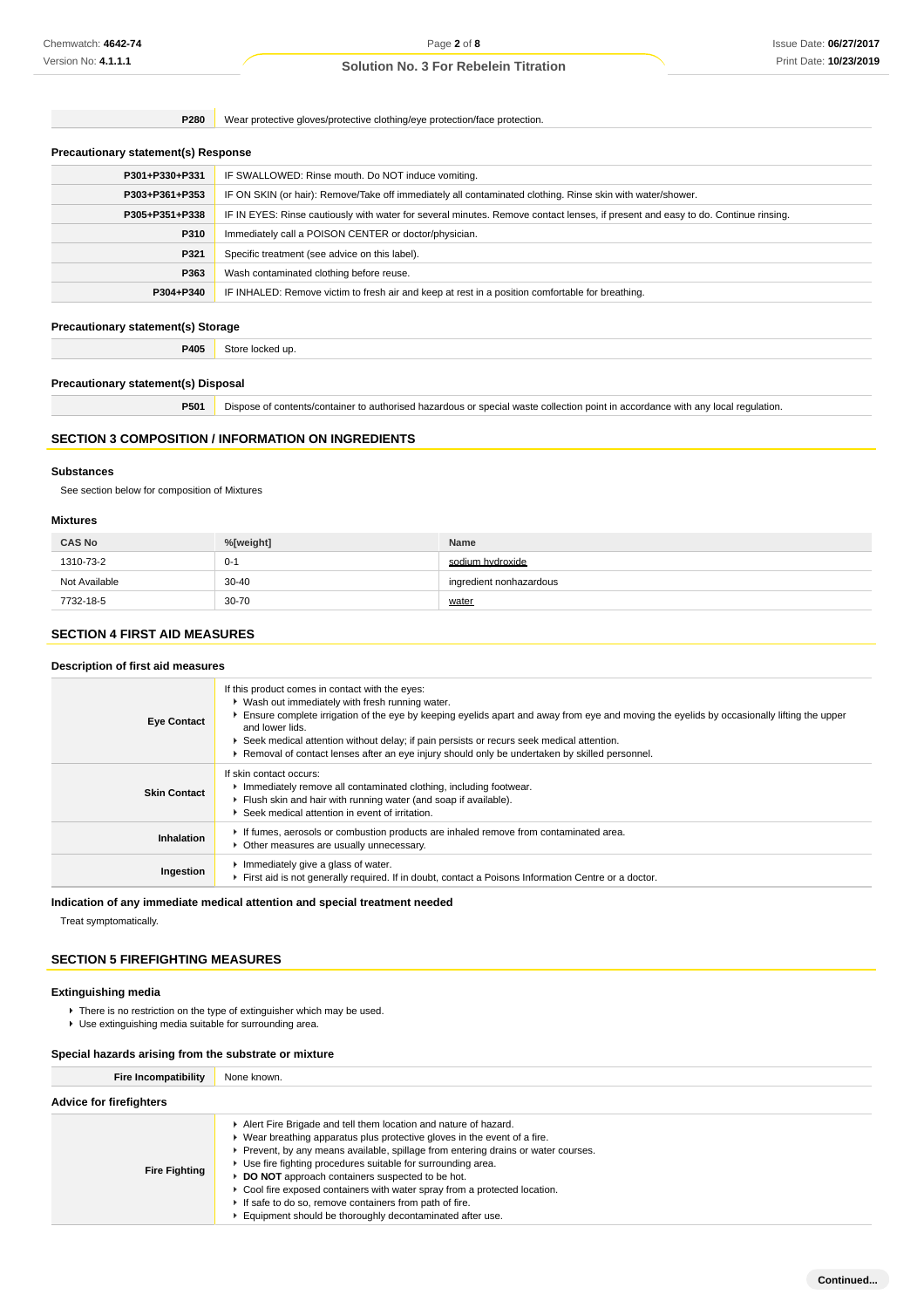| <b>Fire/Explosion Hazard</b> | $\triangleright$ Non combustible.<br>Not considered to be a significant fire risk.<br>Expansion or decomposition on heating may lead to violent rupture of containers.<br>Decomposes on heating and may produce toxic/irritating fumes.<br>▶ May emit acrid smoke.<br>May emit corrosive fumes. |
|------------------------------|-------------------------------------------------------------------------------------------------------------------------------------------------------------------------------------------------------------------------------------------------------------------------------------------------|
| <b>HAZCHEM</b>               | Not Applicable                                                                                                                                                                                                                                                                                  |

### **SECTION 6 ACCIDENTAL RELEASE MEASURES**

### **Personal precautions, protective equipment and emergency procedures**

See section 8

#### **Environmental precautions**

See section 12

### **Methods and material for containment and cleaning up**

| <b>Minor Spills</b> | Clean up all spills immediately.<br>Avoid breathing vapours and contact with skin and eyes.<br>► Control personal contact with the substance, by using protective equipment.<br>► Contain and absorb spill with sand, earth, inert material or vermiculite.<br>$\blacktriangleright$ Wipe up.<br>▶ Place in a suitable, labelled container for waste disposal.                                                                                                                                                                                                                                                                                                                                                                                                                                                                                 |
|---------------------|------------------------------------------------------------------------------------------------------------------------------------------------------------------------------------------------------------------------------------------------------------------------------------------------------------------------------------------------------------------------------------------------------------------------------------------------------------------------------------------------------------------------------------------------------------------------------------------------------------------------------------------------------------------------------------------------------------------------------------------------------------------------------------------------------------------------------------------------|
| <b>Major Spills</b> | Moderate hazard.<br>• Clear area of personnel and move upwind.<br>Alert Fire Brigade and tell them location and nature of hazard.<br>▶ Wear breathing apparatus plus protective gloves.<br>► Prevent, by any means available, spillage from entering drains or water course.<br>Stop leak if safe to do so.<br>Contain spill with sand, earth or vermiculite.<br>▶ Collect recoverable product into labelled containers for recycling.<br>► Neutralise/decontaminate residue (see Section 13 for specific agent).<br>▶ Collect solid residues and seal in labelled drums for disposal.<br>• Wash area and prevent runoff into drains.<br>After clean up operations, decontaminate and launder all protective clothing and equipment before storing and re-using.<br>If contamination of drains or waterways occurs, advise emergency services. |

Personal Protective Equipment advice is contained in Section 8 of the SDS.

## **SECTION 7 HANDLING AND STORAGE**

#### **Precautions for safe handling**

| Safe handling     | Avoid all personal contact, including inhalation.<br>▶ Wear protective clothing when risk of exposure occurs.<br>▶ Use in a well-ventilated area.<br>Avoid contact with moisture.<br>Avoid contact with incompatible materials.<br>V When handling, DO NOT eat, drink or smoke.<br>▶ Keep containers securely sealed when not in use.<br>Avoid physical damage to containers.<br>Always wash hands with soap and water after handling.<br>► Work clothes should be laundered separately. Launder contaminated clothing before re-use.<br>Use good occupational work practice.<br>▶ Observe manufacturer's storage and handling recommendations contained within this SDS.<br>Atmosphere should be regularly checked against established exposure standards to ensure safe working conditions are maintained.<br>DO NOT allow clothing wet with material to stay in contact with skin |
|-------------------|--------------------------------------------------------------------------------------------------------------------------------------------------------------------------------------------------------------------------------------------------------------------------------------------------------------------------------------------------------------------------------------------------------------------------------------------------------------------------------------------------------------------------------------------------------------------------------------------------------------------------------------------------------------------------------------------------------------------------------------------------------------------------------------------------------------------------------------------------------------------------------------|
| Other information | Store in original containers.<br>▶ Keep containers securely sealed.<br>Store in a cool, dry, well-ventilated area.<br>Store away from incompatible materials and foodstuff containers.<br>▶ Protect containers against physical damage and check regularly for leaks.<br>▶ Observe manufacturer's storage and handling recommendations contained within this SDS.                                                                                                                                                                                                                                                                                                                                                                                                                                                                                                                    |

### **Conditions for safe storage, including any incompatibilities**

| $\sim$<br>ililles.<br>. |
|-------------------------|
|                         |

### **SECTION 8 EXPOSURE CONTROLS / PERSONAL PROTECTION**

### **Control parameters**

# **OCCUPATIONAL EXPOSURE LIMITS (OEL)**

# **INGREDIENT DATA**

| Source                       | Inaredient            | <b>Material name</b> | <b>TWA</b>    | <b>STEL</b>   | Peak               | <b>Notes</b>  |
|------------------------------|-----------------------|----------------------|---------------|---------------|--------------------|---------------|
| Australia Exposure Standards | sodium<br>m hvdroxide | Sodium hydroxide     | Not Available | Not Available | $2 \text{ ma/m}$ 3 | Not Available |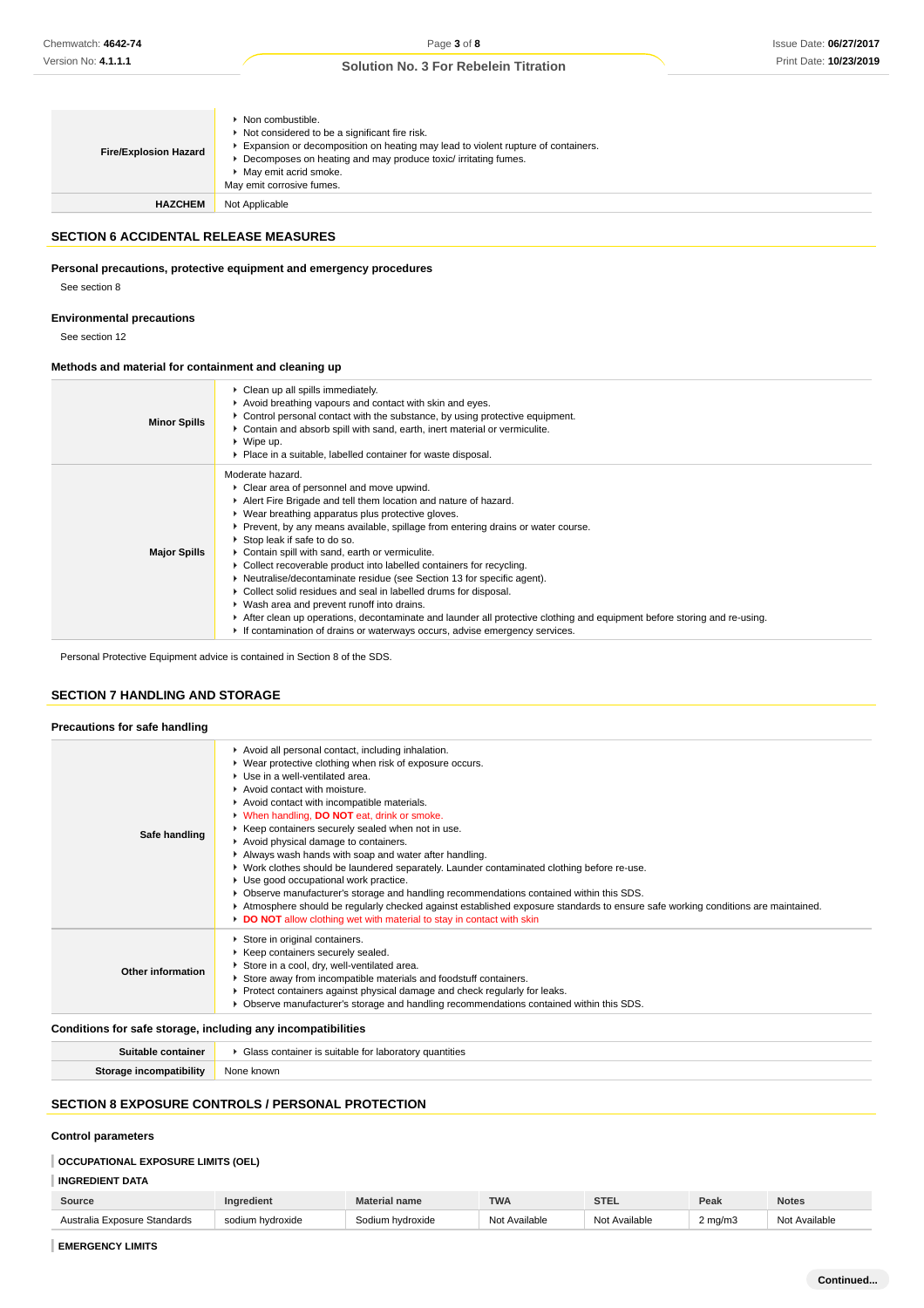| Ingredient       | <b>Material name</b> | TEEL-1        | TEEL-2              | TEEL-3        |
|------------------|----------------------|---------------|---------------------|---------------|
| sodium hydroxide | Sodium hydroxide     | Not Available | Not Available       | Not Available |
|                  |                      |               |                     |               |
| Ingredient       | <b>Original IDLH</b> |               | <b>Revised IDLH</b> |               |
| sodium hydroxide | $10 \text{ mg/m}$    |               | Not Available       |               |
| water            | Not Available        |               | Not Available       |               |
|                  |                      |               |                     |               |

### **MATERIAL DATA**

#### **Exposure controls**

**Appropriate engineering controls** None required when handling small quantities. **OTHERWISE:** Engineering controls are used to remove a hazard or place a barrier between the worker and the hazard. Well-designed engineering controls can be highly effective in protecting workers and will typically be independent of worker interactions to provide this high level of protection. The basic types of engineering controls are: Process controls which involve changing the way a job activity or process is done to reduce the risk. Enclosure and/or isolation of emission source which keeps a selected hazard "physically" away from the worker and ventilation that strategically "adds" and "removes" air in the work environment. Ventilation can remove or dilute an air contaminant if designed properly. The design of a ventilation system must match the particular process and chemical or contaminant in use. Employers may need to use multiple types of controls to prevent employee overexposure. General exhaust is adequate under normal operating conditions. Local exhaust ventilation may be required in specific circumstances. If risk of overexposure exists, wear approved respirator. Correct fit is essential to obtain adequate protection. Provide adequate ventilation in warehouse or closed storage areas. Air contaminants generated in the workplace possess varying "escape" velocities which, in turn, determine the "capture velocities" of fresh circulating air required to effectively remove the contaminant. Type of Contaminant: Air Speed: Air Speed: Air Speed: Air Speed: Air Speed: Air Speed: Air Speed: Air Speed: Air Speed: Air Speed: Air Speed: Air Speed: Air Speed: Air Speed: Air Speed: Air Speed: Air Speed: Air Speed: Air solvent, vapours, degreasing etc., evaporating from tank (in still air). (50-100 f/min) aerosols, fumes from pouring operations, intermittent container filling, low speed conveyer transfers, welding, spray drift, plating acid fumes, pickling (released at low velocity into zone of active generation) 0.5-1 m/s (100-200 f/min.) direct spray, spray painting in shallow booths, drum filling, conveyer loading, crusher dusts, gas discharge (active generation into zone of rapid air motion) 1-2.5 m/s (200-500  $f/min$ ) grinding, abrasive blasting, tumbling, high speed wheel generated dusts (released at high initial velocity into zone of very high rapid air motion).  $2.5 - 10$  m/s (500-2000 f/min.) Within each range the appropriate value depends on: Lower end of the range Upper end of the range 1: Room air currents minimal or favourable to capture | 1: Disturbing room air currents 2: Contaminants of low toxicity or of nuisance value only. 2: Contaminants of high toxicity 3: Intermittent, low production. 3: High production, heavy use 4: Large hood or large air mass in motion 4: Small hood-local control only Simple theory shows that air velocity falls rapidly with distance away from the opening of a simple extraction pipe. Velocity generally decreases with the square of distance from the extraction point (in simple cases). Therefore the air speed at the extraction point should be adjusted. accordingly, after reference to distance from the contaminating source. The air velocity at the extraction fan, for example, should be a minimum of 1-2 m/s (200-400 f/min) for extraction of solvents generated in a tank 2 meters distant from the extraction point. Other mechanical considerations, producing performance deficits within the extraction apparatus, make it essential that theoretical air velocities are multiplied by factors of 10 or more when extraction systems are installed or used. **Personal protection Eye and face protection** Safety glasses with side shields. Chemical goggles. Contact lenses may pose a special hazard; soft contact lenses may absorb and concentrate irritants. A written policy document, describing the wearing of lenses or restrictions on use, should be created for each workplace or task. This should include a review of lens absorption and adsorption for the class of chemicals in use and an account of injury experience. Medical and first-aid personnel should be trained in their removal and suitable equipment should be readily available. In the event of chemical exposure, begin eye irrigation immediately and remove contact lens as soon as practicable. Lens should be removed at the first signs of eye redness or irritation - lens should be removed in a clean environment only after workers have washed hands thoroughly. [CDC NIOSH Current Intelligence Bulletin 59], [AS/NZS 1336 or national equivalent] **Skin protection** See Hand protection below Hands/feet protection **Wear chemical protective gloves, e.g. PVC.** Wear safety footwear or safety gumboots, e.g. Rubber **Body protection** See Other protection below **Other protection** • Overalls. P.V.C. apron. Barrier cream. Skin cleansing cream. Eye wash unit.

#### **Recommended material(s)**

**GLOVE SELECTION INDEX**

Glove selection is based on a modified presentation of the:  **"Forsberg Clothing Performance Index".** The effect(s) of the following substance(s) are taken into account in the **computer-generated** selection: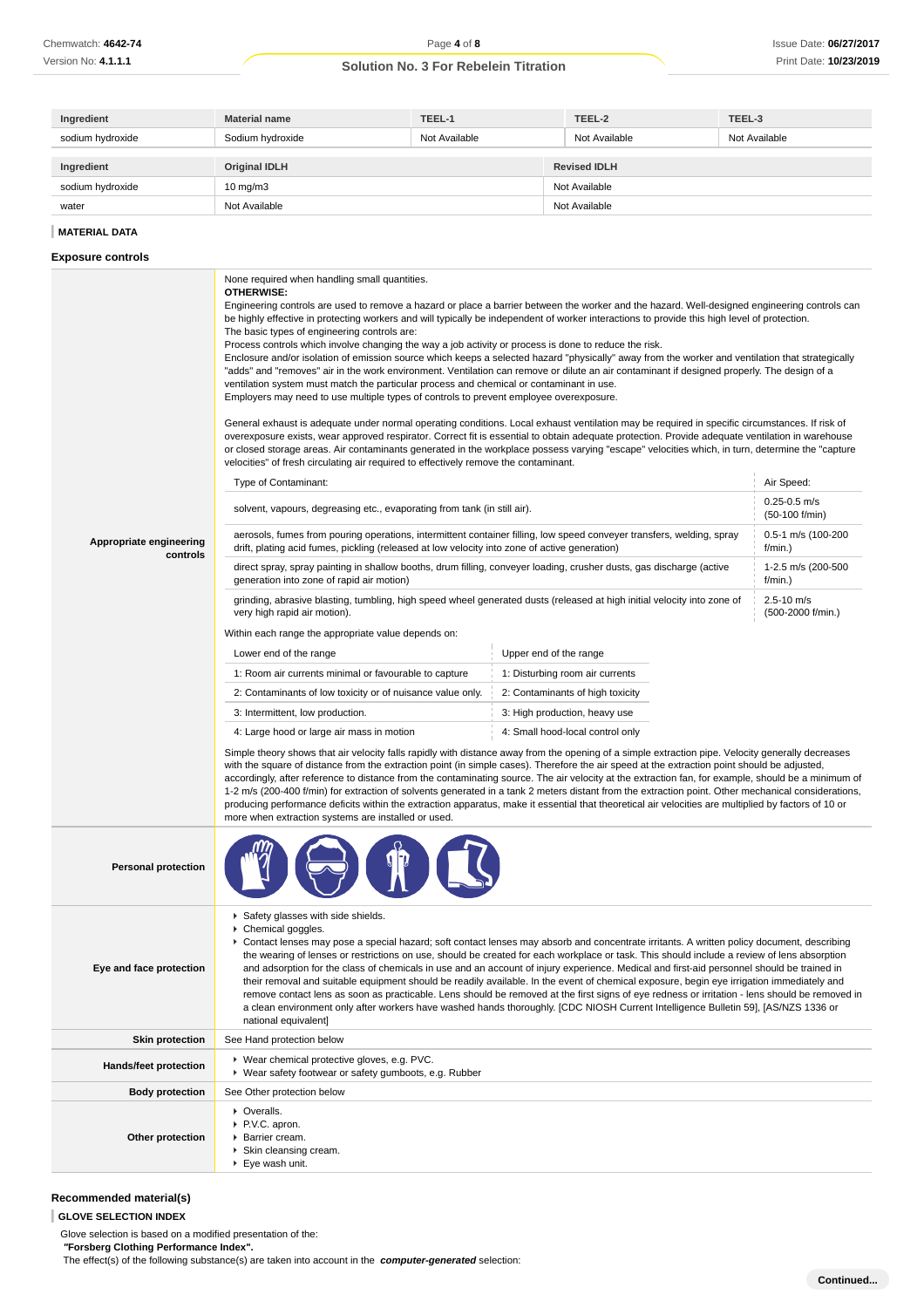### Solution No. 3 For Rebelein Titration

| <b>Material</b>   | CPI          |
|-------------------|--------------|
| <b>BUTYL</b>      | Α            |
| <b>NEOPRENE</b>   | Α            |
| NAT+NEOPR+NITRILE | $\mathsf{C}$ |
| NATURAL RUBBER    | $\mathsf{C}$ |
| NATURAL+NEOPRENE  | $\mathsf C$  |
| NEOPRENE/NATURAL  | $\mathsf C$  |
| <b>NITRILE</b>    | $\mathsf C$  |
| NITRILE+PVC       | $\mathsf C$  |
| PE                | $\mathsf C$  |
| PE/EVAL/PE        | $\mathsf{C}$ |
| <b>PVA</b>        | $\mathsf C$  |
| <b>PVC</b>        | $\mathsf C$  |
| SARANEX-23        | $\mathsf{C}$ |
| SARANEX-23 2-PLY  | $\mathsf C$  |
| <b>TEFLON</b>     | $\mathsf{C}$ |
| <b>VITON</b>      | $\mathsf{C}$ |
| VITON/CHLOROBUTYL | $\mathsf{C}$ |

\* CPI - Chemwatch Performance Index

A: Best Selection

B: Satisfactory; may degrade after 4 hours continuous immersion

C: Poor to Dangerous Choice for other than short term immersion

**NOTE**: As a series of factors will influence the actual performance of the glove, a final selection must be based on detailed observation. -

\* Where the glove is to be used on a short term, casual or infrequent basis, factors such as "feel" or convenience (e.g. disposability), may dictate a choice of gloves which might otherwise be unsuitable following long-term or frequent use. A qualified practitioner should be consulted.

### **SECTION 9 PHYSICAL AND CHEMICAL PROPERTIES**

#### **Information on basic physical and chemical properties**

| Appearance                                      | Colourless, odourless alkaline liquid; mixes with water. |                                            |                |
|-------------------------------------------------|----------------------------------------------------------|--------------------------------------------|----------------|
|                                                 |                                                          |                                            |                |
| <b>Physical state</b>                           | Liquid                                                   | Relative density (Water = $1$ )            | 1.2            |
| Odour                                           | Not Available                                            | Partition coefficient n-octanol<br>/ water | Not Available  |
| <b>Odour threshold</b>                          | Not Available                                            | Auto-ignition temperature (°C)             | Not Applicable |
| pH (as supplied)                                | >13                                                      | Decomposition temperature                  | Not Available  |
| Melting point / freezing point<br>(°C)          | Not Available                                            | Viscosity (cSt)                            | Not Available  |
| Initial boiling point and boiling<br>range (°C) | Not Available                                            | Molecular weight (g/mol)                   | Not Applicable |
| Flash point (°C)                                | Not Applicable                                           | <b>Taste</b>                               | Not Available  |
| <b>Evaporation rate</b>                         | Not Available                                            | <b>Explosive properties</b>                | Not Available  |
| Flammability                                    | Not Applicable                                           | <b>Oxidising properties</b>                | Not Available  |
| Upper Explosive Limit (%)                       | Not Applicable                                           | Surface Tension (dyn/cm or<br>$mN/m$ )     | Not Available  |
| Lower Explosive Limit (%)                       | Not Applicable                                           | <b>Volatile Component (%vol)</b>           | Not Available  |
| Vapour pressure (kPa)                           | Not Available                                            | Gas group                                  | Not Available  |
| Solubility in water                             | Miscible                                                 | pH as a solution (1%)                      | Not Available  |
| Vapour density (Air = 1)                        | Not Available                                            | VOC g/L                                    | Not Available  |

### **SECTION 10 STABILITY AND REACTIVITY**

| Reactivity                                 | See section 7                                                                                                                        |
|--------------------------------------------|--------------------------------------------------------------------------------------------------------------------------------------|
| <b>Chemical stability</b>                  | • Unstable in the presence of incompatible materials.<br>▶ Product is considered stable.<br>Hazardous polymerisation will not occur. |
| Possibility of hazardous<br>reactions      | See section 7                                                                                                                        |
| <b>Conditions to avoid</b>                 | See section 7                                                                                                                        |
| Incompatible materials                     | See section 7                                                                                                                        |
| <b>Hazardous decomposition</b><br>products | See section 5                                                                                                                        |

### **SECTION 11 TOXICOLOGICAL INFORMATION**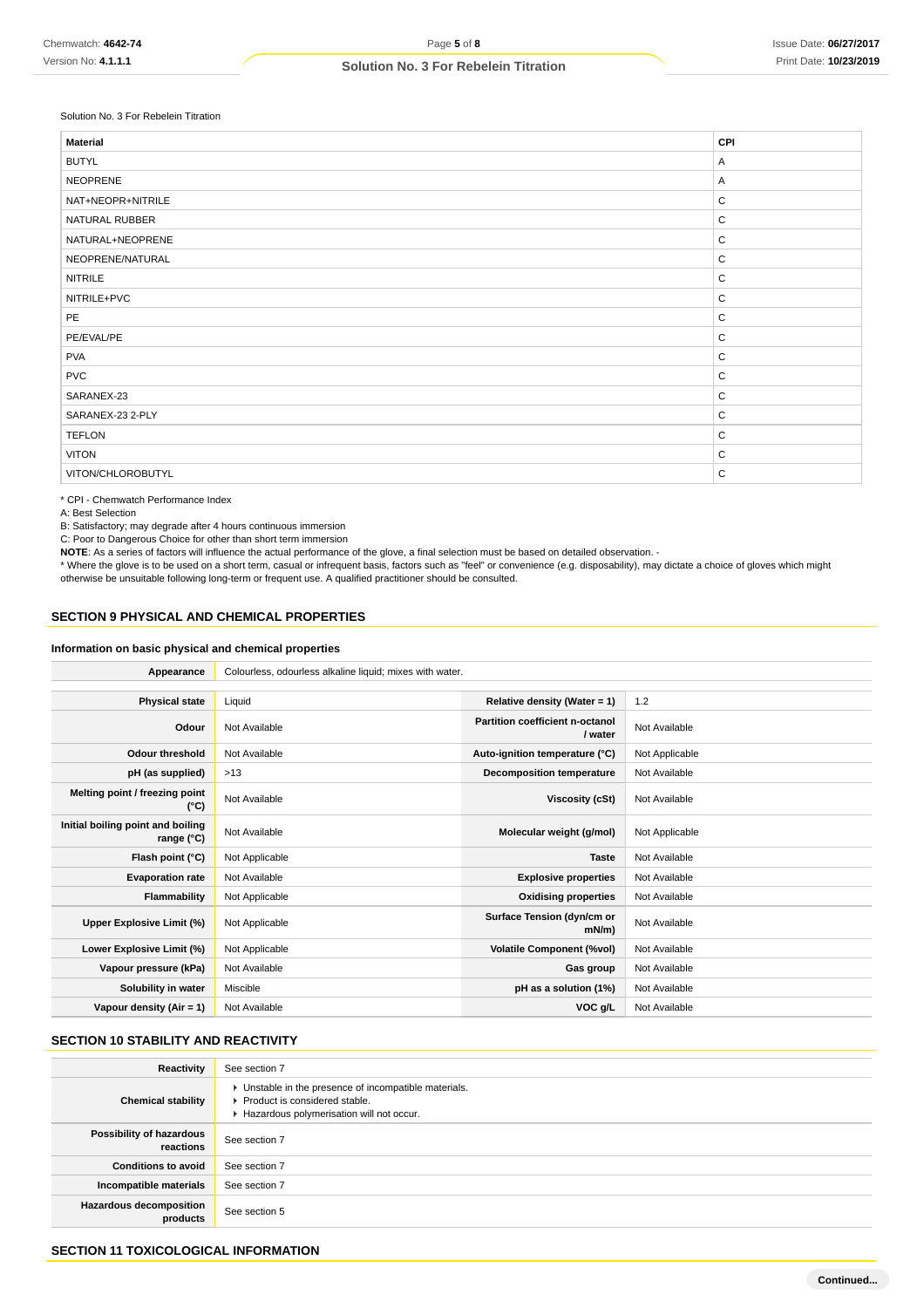# **Information on toxicological effects**

| Ingestion<br><b>Skin Contact</b><br>Eye<br>produce conjunctivitis.<br>Chronic | The material may accentuate any pre-existing dermatitis condition<br>form, should be avoided by observing good occupational work practice. | The material has NOT been classified by EC Directives or other classification systems as "harmful by ingestion". This is because of the lack of<br>corroborating animal or human evidence. The material may still be damaging to the health of the individual, following ingestion, especially where<br>pre-existing organ (e.g liver, kidney) damage is evident. Present definitions of harmful or toxic substances are generally based on doses<br>producing mortality rather than those producing morbidity (disease, ill-health). Gastrointestinal tract discomfort may produce nausea and<br>vomiting. In an occupational setting however, ingestion of insignificant quantities is not thought to be cause for concern.<br>The material may produce severe skin irritation after prolonged or repeated exposure, and may produce a contact dermatitis (nonallergic). This<br>form of dermatitis is often characterised by skin redness (erythema) thickening of the epidermis.<br>Histologically there may be intercellular oedema of the spongy layer (spongiosis) and intracellular oedema of the epidermis. Prolonged contact is<br>unlikely, given the severity of response, but repeated exposures may produce severe ulceration.<br>The material may produce severe irritation to the eye causing pronounced inflammation. Repeated or prolonged exposure to irritants may<br>Principal routes of exposure are by accidental skin and eye contact and by inhalation of vapours especially at higher temperatures.<br>As with any chemical product, contact with unprotected bare skin; inhalation of vapour, mist or dust in work place atmosphere; or ingestion in any |
|-------------------------------------------------------------------------------|--------------------------------------------------------------------------------------------------------------------------------------------|-------------------------------------------------------------------------------------------------------------------------------------------------------------------------------------------------------------------------------------------------------------------------------------------------------------------------------------------------------------------------------------------------------------------------------------------------------------------------------------------------------------------------------------------------------------------------------------------------------------------------------------------------------------------------------------------------------------------------------------------------------------------------------------------------------------------------------------------------------------------------------------------------------------------------------------------------------------------------------------------------------------------------------------------------------------------------------------------------------------------------------------------------------------------------------------------------------------------------------------------------------------------------------------------------------------------------------------------------------------------------------------------------------------------------------------------------------------------------------------------------------------------------------------------------------------------------------------------------------------------------------------------------------------------------------------|
|                                                                               |                                                                                                                                            |                                                                                                                                                                                                                                                                                                                                                                                                                                                                                                                                                                                                                                                                                                                                                                                                                                                                                                                                                                                                                                                                                                                                                                                                                                                                                                                                                                                                                                                                                                                                                                                                                                                                                     |
|                                                                               |                                                                                                                                            |                                                                                                                                                                                                                                                                                                                                                                                                                                                                                                                                                                                                                                                                                                                                                                                                                                                                                                                                                                                                                                                                                                                                                                                                                                                                                                                                                                                                                                                                                                                                                                                                                                                                                     |
|                                                                               |                                                                                                                                            |                                                                                                                                                                                                                                                                                                                                                                                                                                                                                                                                                                                                                                                                                                                                                                                                                                                                                                                                                                                                                                                                                                                                                                                                                                                                                                                                                                                                                                                                                                                                                                                                                                                                                     |
|                                                                               |                                                                                                                                            |                                                                                                                                                                                                                                                                                                                                                                                                                                                                                                                                                                                                                                                                                                                                                                                                                                                                                                                                                                                                                                                                                                                                                                                                                                                                                                                                                                                                                                                                                                                                                                                                                                                                                     |
| <b>TOXICITY</b>                                                               |                                                                                                                                            | <b>IRRITATION</b>                                                                                                                                                                                                                                                                                                                                                                                                                                                                                                                                                                                                                                                                                                                                                                                                                                                                                                                                                                                                                                                                                                                                                                                                                                                                                                                                                                                                                                                                                                                                                                                                                                                                   |
| Solution No. 3 For Rebelein<br><b>Titration</b><br>Not Available              |                                                                                                                                            | Not Available                                                                                                                                                                                                                                                                                                                                                                                                                                                                                                                                                                                                                                                                                                                                                                                                                                                                                                                                                                                                                                                                                                                                                                                                                                                                                                                                                                                                                                                                                                                                                                                                                                                                       |
| <b>TOXICITY</b>                                                               |                                                                                                                                            | <b>IRRITATION</b>                                                                                                                                                                                                                                                                                                                                                                                                                                                                                                                                                                                                                                                                                                                                                                                                                                                                                                                                                                                                                                                                                                                                                                                                                                                                                                                                                                                                                                                                                                                                                                                                                                                                   |
|                                                                               | Dermal (rabbit) LD50: 1350 mg/kg <sup>[2]</sup>                                                                                            | Eye (rabbit): 0.05 mg/24h SEVERE                                                                                                                                                                                                                                                                                                                                                                                                                                                                                                                                                                                                                                                                                                                                                                                                                                                                                                                                                                                                                                                                                                                                                                                                                                                                                                                                                                                                                                                                                                                                                                                                                                                    |
|                                                                               |                                                                                                                                            | Eye (rabbit):1 mg/24h SEVERE                                                                                                                                                                                                                                                                                                                                                                                                                                                                                                                                                                                                                                                                                                                                                                                                                                                                                                                                                                                                                                                                                                                                                                                                                                                                                                                                                                                                                                                                                                                                                                                                                                                        |
| sodium hydroxide                                                              |                                                                                                                                            | Eye (rabbit):1 mg/30s rinsed-SEVERE                                                                                                                                                                                                                                                                                                                                                                                                                                                                                                                                                                                                                                                                                                                                                                                                                                                                                                                                                                                                                                                                                                                                                                                                                                                                                                                                                                                                                                                                                                                                                                                                                                                 |
|                                                                               |                                                                                                                                            | Eye: adverse effect observed (irritating)[1]                                                                                                                                                                                                                                                                                                                                                                                                                                                                                                                                                                                                                                                                                                                                                                                                                                                                                                                                                                                                                                                                                                                                                                                                                                                                                                                                                                                                                                                                                                                                                                                                                                        |
|                                                                               | Skin (rabbit): 500 mg/24h SEVERE                                                                                                           |                                                                                                                                                                                                                                                                                                                                                                                                                                                                                                                                                                                                                                                                                                                                                                                                                                                                                                                                                                                                                                                                                                                                                                                                                                                                                                                                                                                                                                                                                                                                                                                                                                                                                     |
|                                                                               |                                                                                                                                            | Skin: adverse effect observed (corrosive)[1]                                                                                                                                                                                                                                                                                                                                                                                                                                                                                                                                                                                                                                                                                                                                                                                                                                                                                                                                                                                                                                                                                                                                                                                                                                                                                                                                                                                                                                                                                                                                                                                                                                        |
| <b>TOXICITY</b>                                                               |                                                                                                                                            | <b>IRRITATION</b>                                                                                                                                                                                                                                                                                                                                                                                                                                                                                                                                                                                                                                                                                                                                                                                                                                                                                                                                                                                                                                                                                                                                                                                                                                                                                                                                                                                                                                                                                                                                                                                                                                                                   |
| water<br>Oral (rat) LD50: >90000 mg/kg <sup>[2]</sup>                         |                                                                                                                                            | Not Available                                                                                                                                                                                                                                                                                                                                                                                                                                                                                                                                                                                                                                                                                                                                                                                                                                                                                                                                                                                                                                                                                                                                                                                                                                                                                                                                                                                                                                                                                                                                                                                                                                                                       |
| Legend:                                                                       | specified data extracted from RTECS - Register of Toxic Effect of chemical Substances                                                      | 1. Value obtained from Europe ECHA Registered Substances - Acute toxicity 2.* Value obtained from manufacturer's SDS. Unless otherwise                                                                                                                                                                                                                                                                                                                                                                                                                                                                                                                                                                                                                                                                                                                                                                                                                                                                                                                                                                                                                                                                                                                                                                                                                                                                                                                                                                                                                                                                                                                                              |

| <b>SODIUM HYDROXIDE</b>                     | Asthma-like symptoms may continue for months or even years after exposure to the material ceases. This may be due to a non-allergenic<br>condition known as reactive airways dysfunction syndrome (RADS) which can occur following exposure to high levels of highly irritating<br>compound. Key criteria for the diagnosis of RADS include the absence of preceding respiratory disease, in a non-atopic individual, with abrupt<br>onset of persistent asthma-like symptoms within minutes to hours of a documented exposure to the irritant. A reversible airflow pattern, on<br>spirometry, with the presence of moderate to severe bronchial hyperreactivity on methacholine challenge testing and the lack of minimal<br>lymphocytic inflammation, without eosinophilia, have also been included in the criteria for diagnosis of RADS. RADS (or asthma) following an<br>irritating inhalation is an infrequent disorder with rates related to the concentration of and duration of exposure to the irritating substance.<br>Industrial bronchitis, on the other hand, is a disorder that occurs as result of exposure due to high concentrations of irritating substance (often<br>particulate in nature) and is completely reversible after exposure ceases. The disorder is characterised by dyspnea, cough and mucus<br>production.<br>The material may produce severe irritation to the eye causing pronounced inflammation. Repeated or prolonged exposure to irritants may<br>produce conjunctivitis.<br>The material may produce severe skin irritation after prolonged or repeated exposure, and may produce a contact dermatitis (nonallergic). This<br>form of dermatitis is often characterised by skin redness (erythema) thickening of the epidermis.<br>Histologically there may be intercellular oedema of the spongy layer (spongiosis) and intracellular oedema of the epidermis. Prolonged contact is<br>unlikely, given the severity of response, but repeated exposures may produce severe ulceration. |                                 |                                                                                                    |
|---------------------------------------------|-----------------------------------------------------------------------------------------------------------------------------------------------------------------------------------------------------------------------------------------------------------------------------------------------------------------------------------------------------------------------------------------------------------------------------------------------------------------------------------------------------------------------------------------------------------------------------------------------------------------------------------------------------------------------------------------------------------------------------------------------------------------------------------------------------------------------------------------------------------------------------------------------------------------------------------------------------------------------------------------------------------------------------------------------------------------------------------------------------------------------------------------------------------------------------------------------------------------------------------------------------------------------------------------------------------------------------------------------------------------------------------------------------------------------------------------------------------------------------------------------------------------------------------------------------------------------------------------------------------------------------------------------------------------------------------------------------------------------------------------------------------------------------------------------------------------------------------------------------------------------------------------------------------------------------------------------------------------------------------------------------------------------------------|---------------------------------|----------------------------------------------------------------------------------------------------|
| <b>WATER</b>                                | No significant acute toxicological data identified in literature search.                                                                                                                                                                                                                                                                                                                                                                                                                                                                                                                                                                                                                                                                                                                                                                                                                                                                                                                                                                                                                                                                                                                                                                                                                                                                                                                                                                                                                                                                                                                                                                                                                                                                                                                                                                                                                                                                                                                                                          |                                 |                                                                                                    |
| <b>Acute Toxicity</b>                       | ×                                                                                                                                                                                                                                                                                                                                                                                                                                                                                                                                                                                                                                                                                                                                                                                                                                                                                                                                                                                                                                                                                                                                                                                                                                                                                                                                                                                                                                                                                                                                                                                                                                                                                                                                                                                                                                                                                                                                                                                                                                 | Carcinogenicity                 | ×                                                                                                  |
| <b>Skin Irritation/Corrosion</b>            | ✔                                                                                                                                                                                                                                                                                                                                                                                                                                                                                                                                                                                                                                                                                                                                                                                                                                                                                                                                                                                                                                                                                                                                                                                                                                                                                                                                                                                                                                                                                                                                                                                                                                                                                                                                                                                                                                                                                                                                                                                                                                 | Reproductivity                  | ×                                                                                                  |
| <b>Serious Eye Damage/Irritation</b>        | ✔                                                                                                                                                                                                                                                                                                                                                                                                                                                                                                                                                                                                                                                                                                                                                                                                                                                                                                                                                                                                                                                                                                                                                                                                                                                                                                                                                                                                                                                                                                                                                                                                                                                                                                                                                                                                                                                                                                                                                                                                                                 | <b>STOT - Single Exposure</b>   | ×                                                                                                  |
| <b>Respiratory or Skin</b><br>sensitisation | ×                                                                                                                                                                                                                                                                                                                                                                                                                                                                                                                                                                                                                                                                                                                                                                                                                                                                                                                                                                                                                                                                                                                                                                                                                                                                                                                                                                                                                                                                                                                                                                                                                                                                                                                                                                                                                                                                                                                                                                                                                                 | <b>STOT - Repeated Exposure</b> | ×                                                                                                  |
| <b>Mutagenicity</b>                         | ×                                                                                                                                                                                                                                                                                                                                                                                                                                                                                                                                                                                                                                                                                                                                                                                                                                                                                                                                                                                                                                                                                                                                                                                                                                                                                                                                                                                                                                                                                                                                                                                                                                                                                                                                                                                                                                                                                                                                                                                                                                 | <b>Aspiration Hazard</b>        | ×                                                                                                  |
|                                             |                                                                                                                                                                                                                                                                                                                                                                                                                                                                                                                                                                                                                                                                                                                                                                                                                                                                                                                                                                                                                                                                                                                                                                                                                                                                                                                                                                                                                                                                                                                                                                                                                                                                                                                                                                                                                                                                                                                                                                                                                                   | Legend:                         | $\blacktriangleright$ - Data either not available or does not fill the criteria for classification |

 $\blacktriangleright$  – Data available to make classification

# **SECTION 12 ECOLOGICAL INFORMATION**

**Toxicity**

| Solution No. 3 For Rebelein |  |
|-----------------------------|--|
| <b>Titration</b>            |  |

**ENDPOINT TEST DURATION (HR) SPECIES VALUE SOURCE**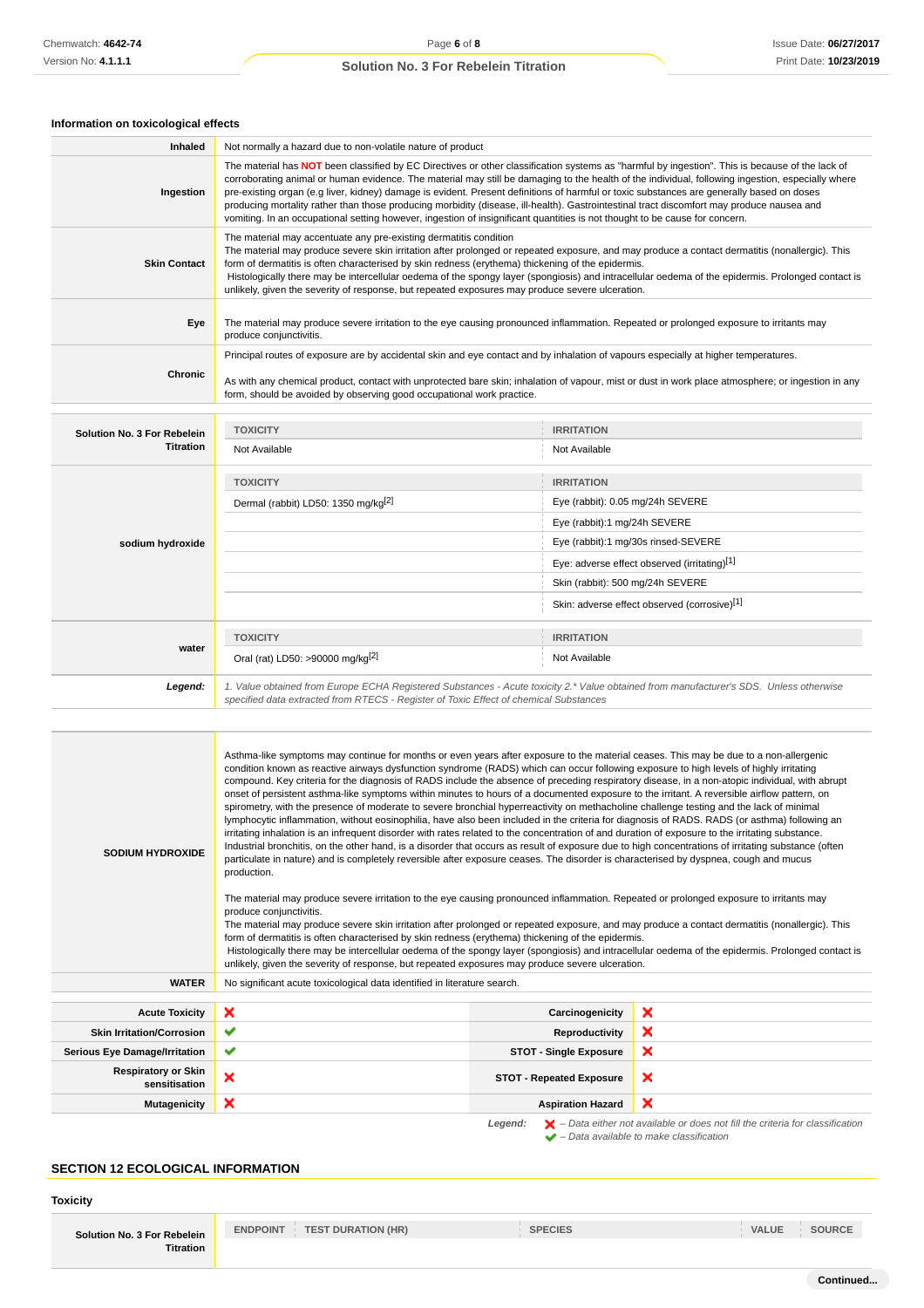|                  | Not<br>Available | Not Available             | Not Available                                                                                                                                                                                                                                                                            | Not<br>Available | Not<br>Available |
|------------------|------------------|---------------------------|------------------------------------------------------------------------------------------------------------------------------------------------------------------------------------------------------------------------------------------------------------------------------------------|------------------|------------------|
|                  | <b>ENDPOINT</b>  | <b>TEST DURATION (HR)</b> | <b>SPECIES</b>                                                                                                                                                                                                                                                                           | <b>VALUE</b>     | <b>SOURCE</b>    |
|                  | LC50             | 96                        | Fish                                                                                                                                                                                                                                                                                     | 125mg/L          | 4                |
| sodium hydroxide | EC50             | 48                        | Crustacea                                                                                                                                                                                                                                                                                | 40.4mg/L         | 2                |
|                  | <b>EC50</b>      | 96                        | Algae or other aguatic plants                                                                                                                                                                                                                                                            | 3180000mg/L      | 3                |
|                  | <b>NOEC</b>      | 96                        | Fish                                                                                                                                                                                                                                                                                     | 56mg/L           | 4                |
|                  | <b>ENDPOINT</b>  | <b>TEST DURATION (HR)</b> | <b>SPECIES</b>                                                                                                                                                                                                                                                                           | <b>VALUE</b>     | <b>SOURCE</b>    |
| water            | LC50             | 96                        | Fish                                                                                                                                                                                                                                                                                     | 897.520mg/L      | 3                |
|                  | EC50             | 96                        | Algae or other aquatic plants                                                                                                                                                                                                                                                            | 8768.874mg/L     | 3                |
| Legend:          |                  |                           | Extracted from 1. IUCLID Toxicity Data 2. Europe ECHA Registered Substances - Ecotoxicological Information - Aquatic Toxicity 3. EPIWIN Suite<br>V3.12 (QSAR) - Aquatic Toxicity Data (Estimated) 4. US EPA, Ecotox database - Aquatic Toxicity Data 5. ECETOC Aquatic Hazard Assessment |                  |                  |

?

#### **Persistence and degradability**

| Ingredient       | Persistence: Water/Soil | Persistence: Air |
|------------------|-------------------------|------------------|
| sodium hydroxide | LOW<br>$\sim$ $\sim$    | LOW              |
| water            | LOW<br>$\sim$ $\sim$    | LOW              |

Data 6. NITE (Japan) - Bioconcentration Data 7. METI (Japan) - Bioconcentration Data 8. Vendor Data

#### **Bioaccumulative potential**

| Ingredient       | <b>Bioaccumulation</b>    |
|------------------|---------------------------|
| sodium hydroxide | LOW (LogKOW = $-3.8796$ ) |
| water            | LOW (LogKOW = $-1.38$ )   |

### **Mobility in soil**

| Ingredient       | <b>Mobility</b>      |
|------------------|----------------------|
| sodium hydroxide | LOW ( $KOC = 14.3$ ) |
| water            | LOW (KOC = $14.3$ )  |

### **SECTION 13 DISPOSAL CONSIDERATIONS**

| Waste treatment methods      |                                                                                                                                                                                                                                                                                                                                                                                                                                                                                                                                                |
|------------------------------|------------------------------------------------------------------------------------------------------------------------------------------------------------------------------------------------------------------------------------------------------------------------------------------------------------------------------------------------------------------------------------------------------------------------------------------------------------------------------------------------------------------------------------------------|
| Product / Packaging disposal | Recycle wherever possible.<br>Consult manufacturer for recycling options or consult local or regional waste management authority for disposal if no suitable treatment or<br>disposal facility can be identified.<br>Dispose of by: burial in a land-fill specifically licensed to accept chemical and / or pharmaceutical wastes or incineration in a licensed<br>apparatus (after admixture with suitable combustible material).<br>Decontaminate empty containers. Observe all label safequards until containers are cleaned and destroyed. |
|                              |                                                                                                                                                                                                                                                                                                                                                                                                                                                                                                                                                |

### **SECTION 14 TRANSPORT INFORMATION**

| <b>Labels Required</b> |                |  |
|------------------------|----------------|--|
| — Marine Pollutar*     | <b>NO</b>      |  |
| <b>HAZCHEM</b>         | Not Applicable |  |

**Land transport (ADG): NOT REGULATED FOR TRANSPORT OF DANGEROUS GOODS**

**Air transport (ICAO-IATA / DGR): NOT REGULATED FOR TRANSPORT OF DANGEROUS GOODS**

**Sea transport (IMDG-Code / GGVSee): NOT REGULATED FOR TRANSPORT OF DANGEROUS GOODS**

**Transport in bulk according to Annex II of MARPOL and the IBC code**

Not Applicable

### **SECTION 15 REGULATORY INFORMATION**

**Safety, health and environmental regulations / legislation specific for the substance or mixture**

**SODIUM HYDROXIDE IS FOUND ON THE FOLLOWING REGULATORY LISTS**